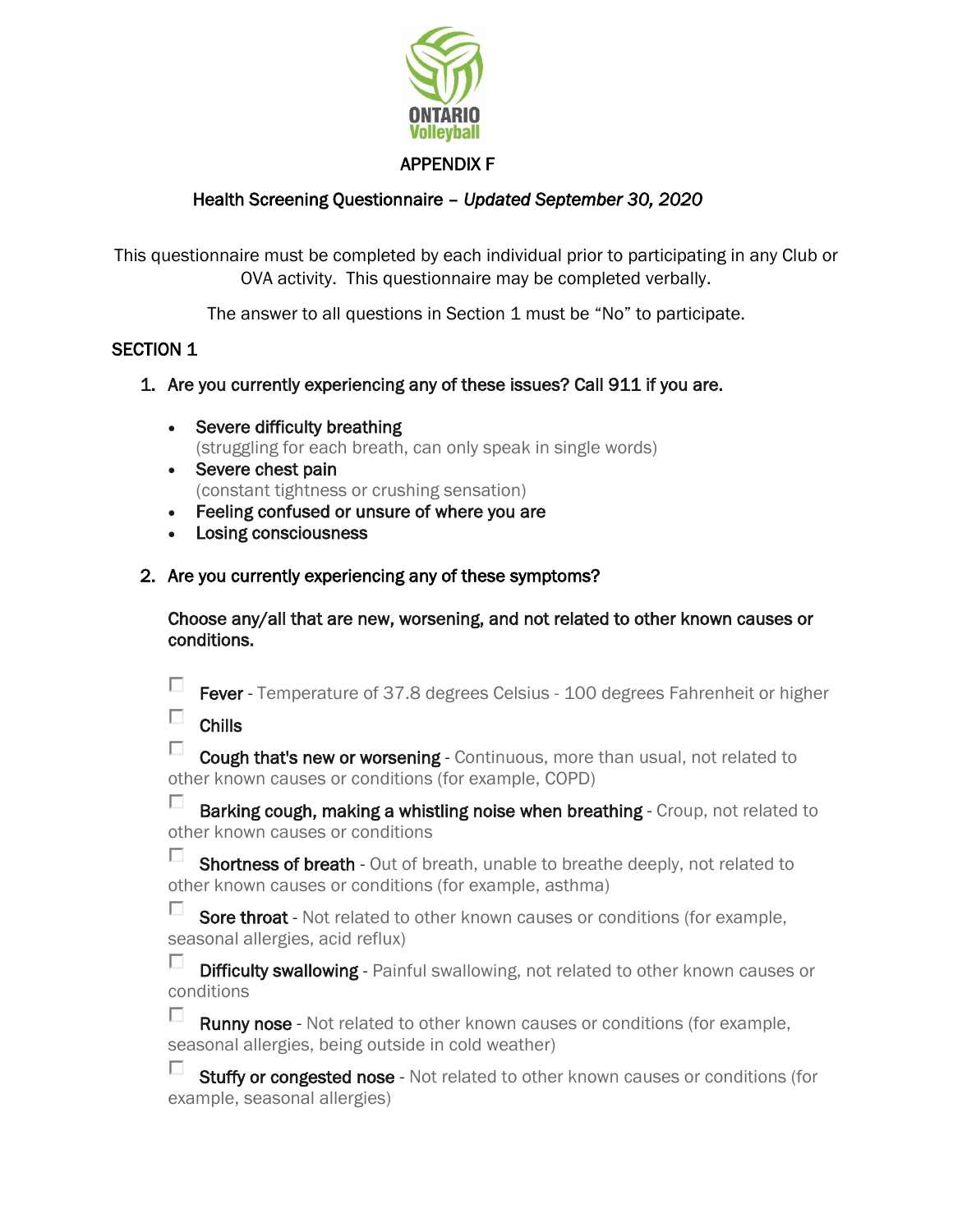П. **Decrease or loss of taste or smell** - Not related to other known causes or conditions (for example, allergies, neurological disorders)

П. Pink eye - Conjunctivitis, not related to other known causes or conditions (for example, reoccurring styes)

П Headache that's unusual or long lasting - Not related to other known causes or conditions (for example, tension-type headaches, chronic migraines)

п Digestive issues like nausea/vomiting, diarrhea, stomach pain - Not related to other known causes or conditions (for example, irritable bowel syndrome, anxiety in children, menstrual cramps)

П. Muscle aches that are unusual or long lasting - Not related to other known causes or conditions (for example, a sudden injury, fibromyalgia)

П **Extreme tiredness that is unusual** - Fatigue, lack of energy, not related to other known causes or conditions (for example, depression, insomnia, thyroid disfunction)

п Falling down often - For older people

 $\Box$ Sluggishness or lack of appetite - For young children and infants

П

### *3.* In the last 14 days, have you been in close physical contact with someone who currently has COVID-19? Note: *This includes getting a COVID Alert exposure notification.*

Close physical contact means:

- being less than 2 metres away in the same room, workspace, or area
- living in the same home
- being in the same classroom

 $\Box$ Yes П. No

4. In the last 14 days, have you been in close physical contact with someone who is currently sick with a new cough, fever, difficulty breathing, or other symptoms associated with COVID-19?

Close physical contact means:

- being less than 2 metres away in the same room, workspace, or area
- living in the same home
- being in the same classroom